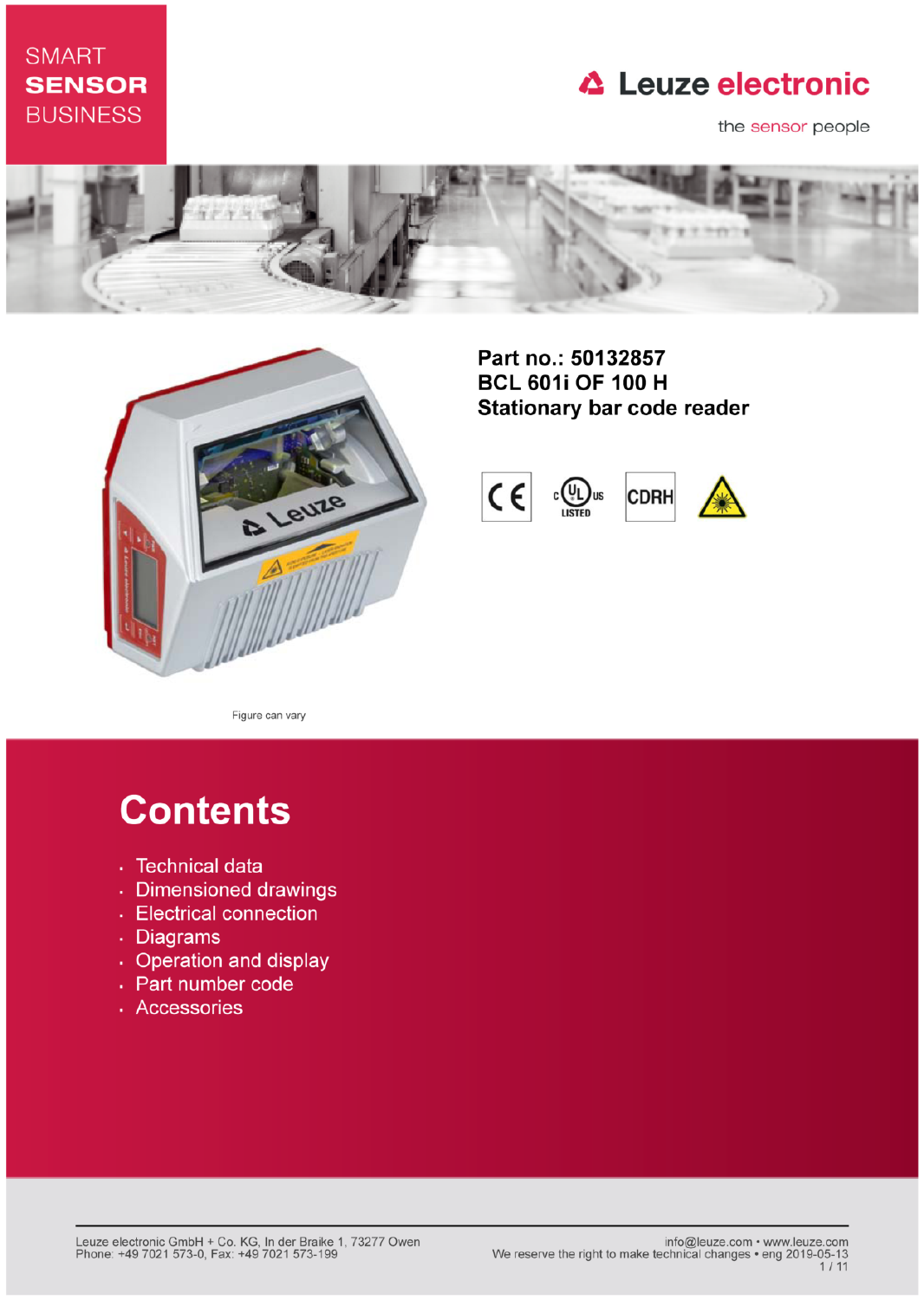### Part no.: 50132857 – BCL 601i OF 100 H – Stationary bar code reader

#### **Technical data**

| <b>Basic data</b>                       |                                                                                                                                                                                                                                    |
|-----------------------------------------|------------------------------------------------------------------------------------------------------------------------------------------------------------------------------------------------------------------------------------|
| Series                                  | <b>BCL 600i</b>                                                                                                                                                                                                                    |
|                                         |                                                                                                                                                                                                                                    |
| <b>Functions</b>                        |                                                                                                                                                                                                                                    |
| Functions                               | Alignment mode<br>AutoConfig<br>AutoControl<br>AutoReflAct<br>Code fragment technology<br>Heating<br><b>LED</b> indicator<br>Reference code comparison                                                                             |
|                                         |                                                                                                                                                                                                                                    |
| <b>Characteristic parameters</b>        |                                                                                                                                                                                                                                    |
| <b>MTTF</b>                             | 42.4 years                                                                                                                                                                                                                         |
|                                         |                                                                                                                                                                                                                                    |
| <b>Read data</b>                        |                                                                                                                                                                                                                                    |
| Code types, readable                    | 2/5 Interleaved<br>Codabar<br>Code 128<br>Code 39<br>Code 93<br><b>EAN 128</b><br><b>EAN 8/13</b><br><b>EAN Addendum</b><br>GS1 Databar Expanded<br><b>GS1 Databar Limited</b><br><b>GS1 Databar Omnidirectional</b><br><b>UPC</b> |
| Scanning rate, typical                  | 800 scans/s                                                                                                                                                                                                                        |
| Bar codes per reading gate, max. number | 64 Piece(s)                                                                                                                                                                                                                        |
|                                         |                                                                                                                                                                                                                                    |
| <b>Optical data</b>                     |                                                                                                                                                                                                                                    |
| Reading distance                        | 450  1,450 mm                                                                                                                                                                                                                      |
| Light source                            | Laser, Blue                                                                                                                                                                                                                        |
| Laser light wavelength                  | 405 nm                                                                                                                                                                                                                             |
| Laser class                             | 2, IEC/EN 60825-1:2007                                                                                                                                                                                                             |
| Transmitted-signal shape                | Continuous                                                                                                                                                                                                                         |
| Bar code contrast (PCS)                 | 60 %                                                                                                                                                                                                                               |
| Modulus size                            | $0.30.5$ mm                                                                                                                                                                                                                        |
|                                         |                                                                                                                                                                                                                                    |
| Reading method<br>Beam deflection       | Oscillating-mirror scanner                                                                                                                                                                                                         |
|                                         | Via rotating polygon wheel + stepping motor with mirror                                                                                                                                                                            |
| Light beam exit                         | Zero position at side at angle less than 90°                                                                                                                                                                                       |
| Oscillating mirror frequency            | 10 Hz                                                                                                                                                                                                                              |
| Max. swivel angle                       | 40 $^{\circ}$                                                                                                                                                                                                                      |
|                                         |                                                                                                                                                                                                                                    |
| <b>Electrical data</b>                  |                                                                                                                                                                                                                                    |
| Protective circuit                      | Polarity reversal protection                                                                                                                                                                                                       |
| <b>Performance data</b>                 |                                                                                                                                                                                                                                    |
| Supply voltage U <sub>B</sub>           | $10 \ldots 30$ V , DC                                                                                                                                                                                                              |
| Power consumption, max.                 | 10 W                                                                                                                                                                                                                               |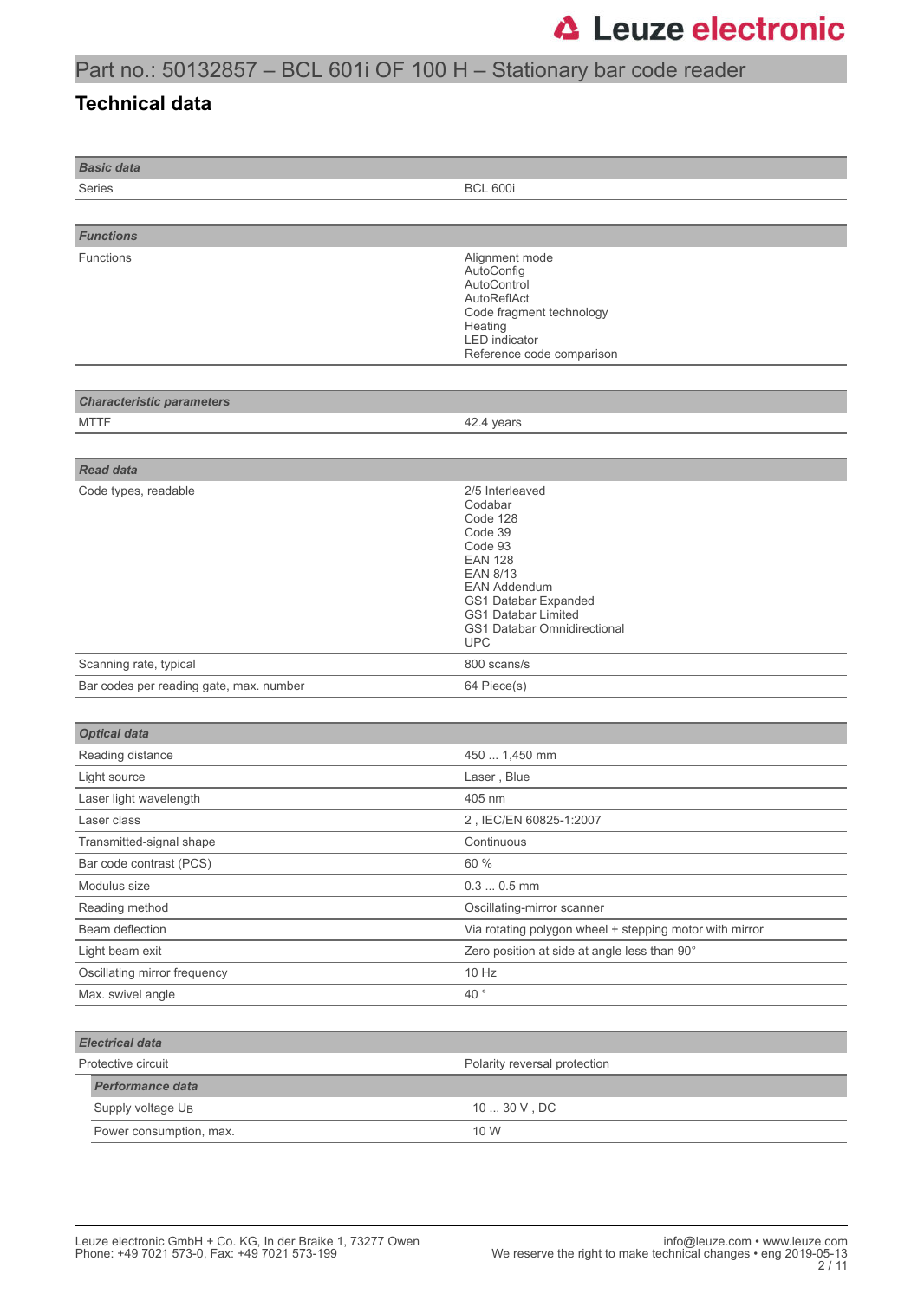### Part no.: 50132857 – BCL 601i OF 100 H – Stationary bar code reader

| <b>Inputs/outputs selectable</b>    |                  |  |
|-------------------------------------|------------------|--|
| Output current, max.                | 60 mA            |  |
| Number of inputs/outputs selectable | 4 Piece(s)       |  |
| Voltage type, outputs               | DC               |  |
| Switching voltage, outputs          | Typ. $U_B / 0 V$ |  |
| Voltage type, inputs                | DC               |  |
| Switching voltage, inputs           | Typ. $U_B / 0 V$ |  |
| Input current, max.                 | 8 mA             |  |

#### *Interface*

| <b>Type</b>           | <b>RS 485</b>     |
|-----------------------|-------------------|
| <b>RS 485</b>         |                   |
| Function              | Process           |
| Transmission speed    | 4,800  115,400 Bd |
| Data format           | Adjustable        |
| Start bit             | и                 |
| Data bit              | 7, 8, 9 data bits |
| Stop bit              | 1, 2 stop bits    |
| Parity                | Adjustable        |
| Transmission protocol | Adjustable        |
| Data encoding         | <b>ASCII</b>      |

#### *Service interface*

| Type            | <b>USB</b>                            |
|-----------------|---------------------------------------|
| <b>USB</b>      |                                       |
| <b>Function</b> | Configuration via software<br>Service |

| <b>Connection</b>     |                         |  |
|-----------------------|-------------------------|--|
| Number of connections | 5 Piece(s)              |  |
| <b>Connection 1</b>   |                         |  |
| Type of connection    | <b>USB</b>              |  |
| Designation on device | <b>SERVICE</b>          |  |
| Function              | Service interface       |  |
| Connector type        | USB 2.0 Standard-A      |  |
| <b>Connection 2</b>   |                         |  |
| Type of connection    | Connector               |  |
| Designation on device | SW IN/OUT               |  |
| Function              | Signal IN<br>Signal OUT |  |
| Thread size           | M <sub>12</sub>         |  |
| Type                  | Male                    |  |
| Material              | Metal                   |  |
| No. of pins           | 5-pin                   |  |
| Encoding              | A-coded                 |  |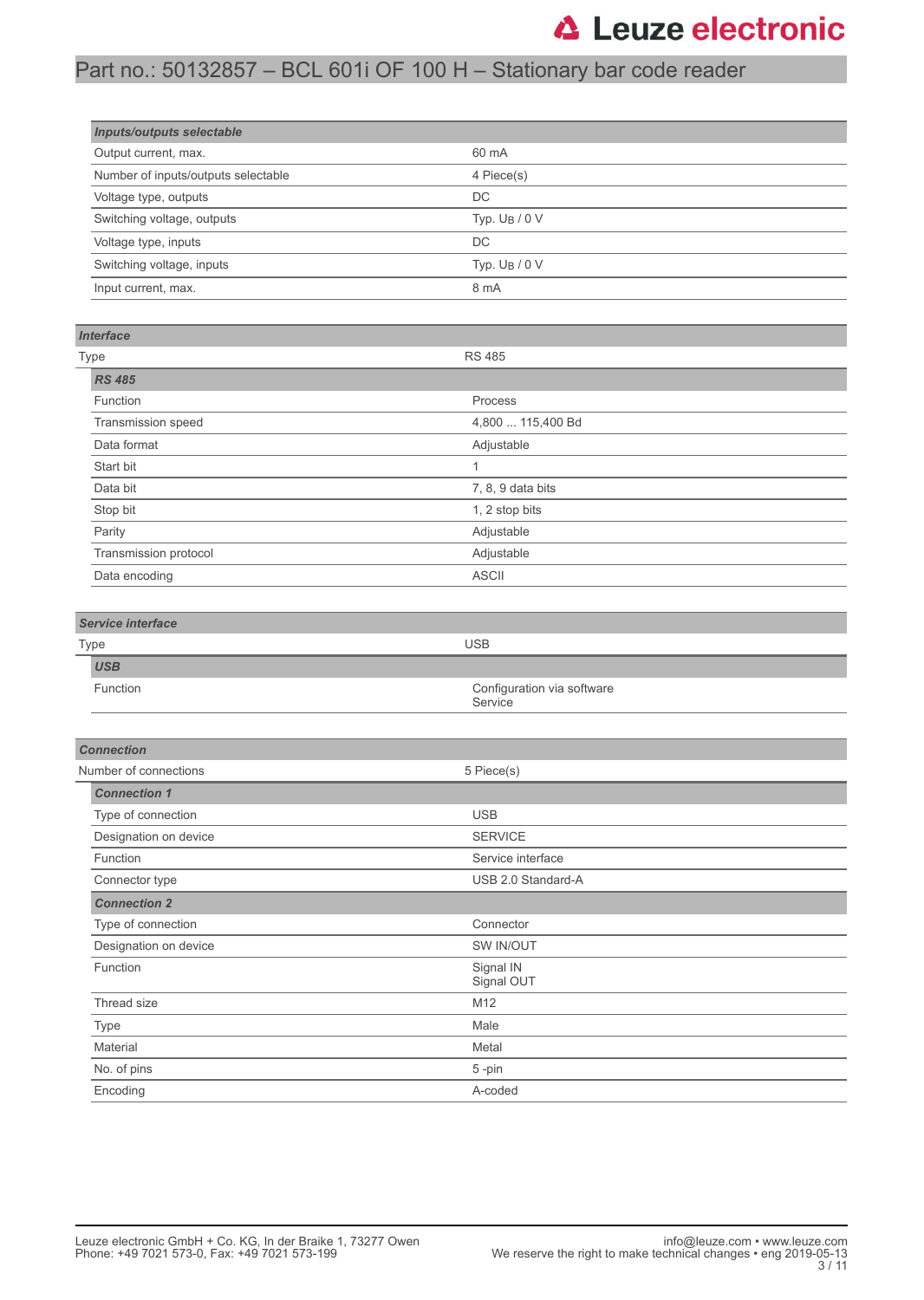## Part no.: 50132857 – BCL 601i OF 100 H – Stationary bar code reader

| <b>Connection 3</b>          |                                                                              |
|------------------------------|------------------------------------------------------------------------------|
| Type of connection           | Connector                                                                    |
| Designation on device        | <b>PWR</b>                                                                   |
| Function                     | Signal IN<br>Signal OUT<br>Voltage supply                                    |
| Thread size                  | M12                                                                          |
| Type                         | Female                                                                       |
| Material                     | Metal                                                                        |
| No. of pins                  | 5-pin                                                                        |
| Encoding                     | A-coded                                                                      |
| <b>Connection 4</b>          |                                                                              |
| Type of connection           | Connector                                                                    |
| Designation on device        | HOST / BUS IN                                                                |
| Function                     | <b>BUS IN</b>                                                                |
| Thread size                  | M12                                                                          |
| Type                         | Male                                                                         |
| Material                     | Metal                                                                        |
| No. of pins                  | 5-pin                                                                        |
| Encoding                     | B-coded                                                                      |
| <b>Connection 5</b>          |                                                                              |
| Type of connection           | Connector                                                                    |
| Designation on device        | <b>BUS OUT</b>                                                               |
| Function                     | <b>BUS OUT</b>                                                               |
| Thread size                  | M12                                                                          |
| Type                         | Male                                                                         |
| No. of pins                  | 5-pin                                                                        |
|                              |                                                                              |
| <b>Mechanical data</b>       |                                                                              |
| Design                       | Cubic                                                                        |
| Dimension (W x H x L)        | 173 mm x 84 mm x 147 mm                                                      |
| Housing material             | Metal, Diecast aluminum                                                      |
| Lens cover material          | Glass                                                                        |
| Net weight                   | 1,500 g                                                                      |
| Housing color                | Red, RAL 3000<br>Silver                                                      |
| Type of fastening            | Dovetail grooves<br>Mounting thread<br>Via optional mounting device          |
| <b>Operation and display</b> |                                                                              |
| Type of display              | LED                                                                          |
|                              | Monochromatic graphical display, 128x64 pixel, with background light-<br>ing |
| Number of LEDs               | 2 Piece(s)                                                                   |
| Type of configuration        | Via web browser                                                              |

| Operational controls               | Button(s)    |
|------------------------------------|--------------|
|                                    |              |
| <b>Environmental data</b>          |              |
| Ambient temperature, operation     | $-3540 °C$   |
| Ambient temperature, storage       | $-20$ +70 °C |
| Relative humidity (non-condensing) | 90%          |

L.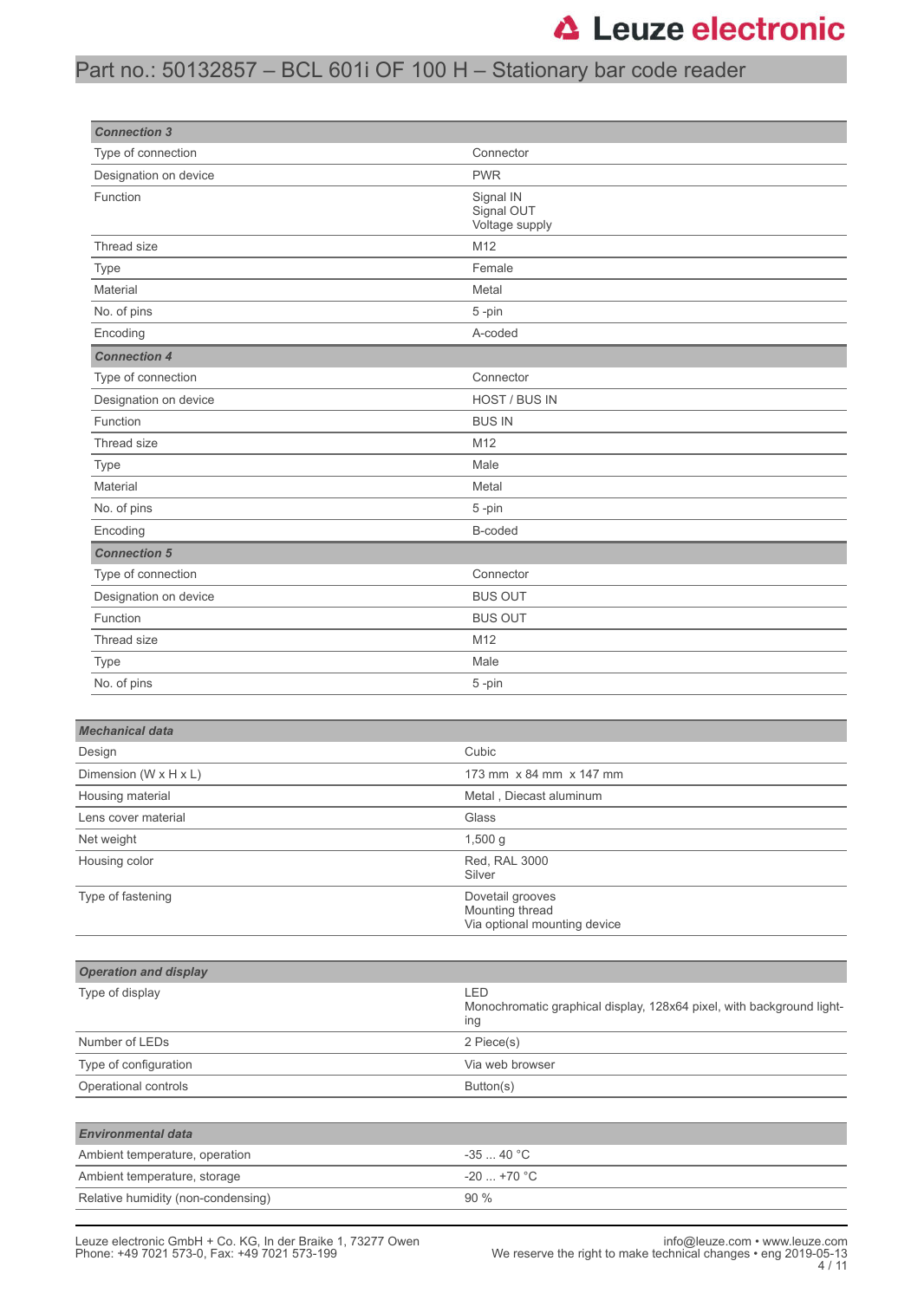### Part no.: 50132857 – BCL 601i OF 100 H – Stationary bar code reader

| Extraneous light tolerance on the bar code, max.                | 2,000 lx                             |
|-----------------------------------------------------------------|--------------------------------------|
|                                                                 |                                      |
|                                                                 |                                      |
| <b>Certifications</b>                                           |                                      |
| Degree of protection                                            | IP 65                                |
| Protection class                                                | $\mathbf{III}$                       |
| Certifications                                                  | c UL US                              |
| Test procedure for EMC in accordance with standard              | EN 55022<br>EN 61000-4-2, -3, -4, -6 |
| Test procedure for shock in accordance with standard            | IEC 60068-2-27, test Ea              |
| Test procedure for continuous shock in accordance with standard | IEC 60068-2-29, test Eb              |
| Test procedure for vibration in accordance with standard        | IEC 60068-2-6, test Fc               |
| US patents                                                      | US 6,854,649 B                       |
|                                                                 |                                      |
| <b>Classification</b>                                           |                                      |
| Customs tariff number                                           | 84719000                             |
| eCl@ss 8.0                                                      | 27280102                             |
| eCl@ss 9.0                                                      | 27280102                             |
| <b>ETIM 5.0</b>                                                 | EC002550                             |
|                                                                 |                                      |

### **Dimensioned drawings**

ETIM 6.0 EC002550

All dimensions in millimeters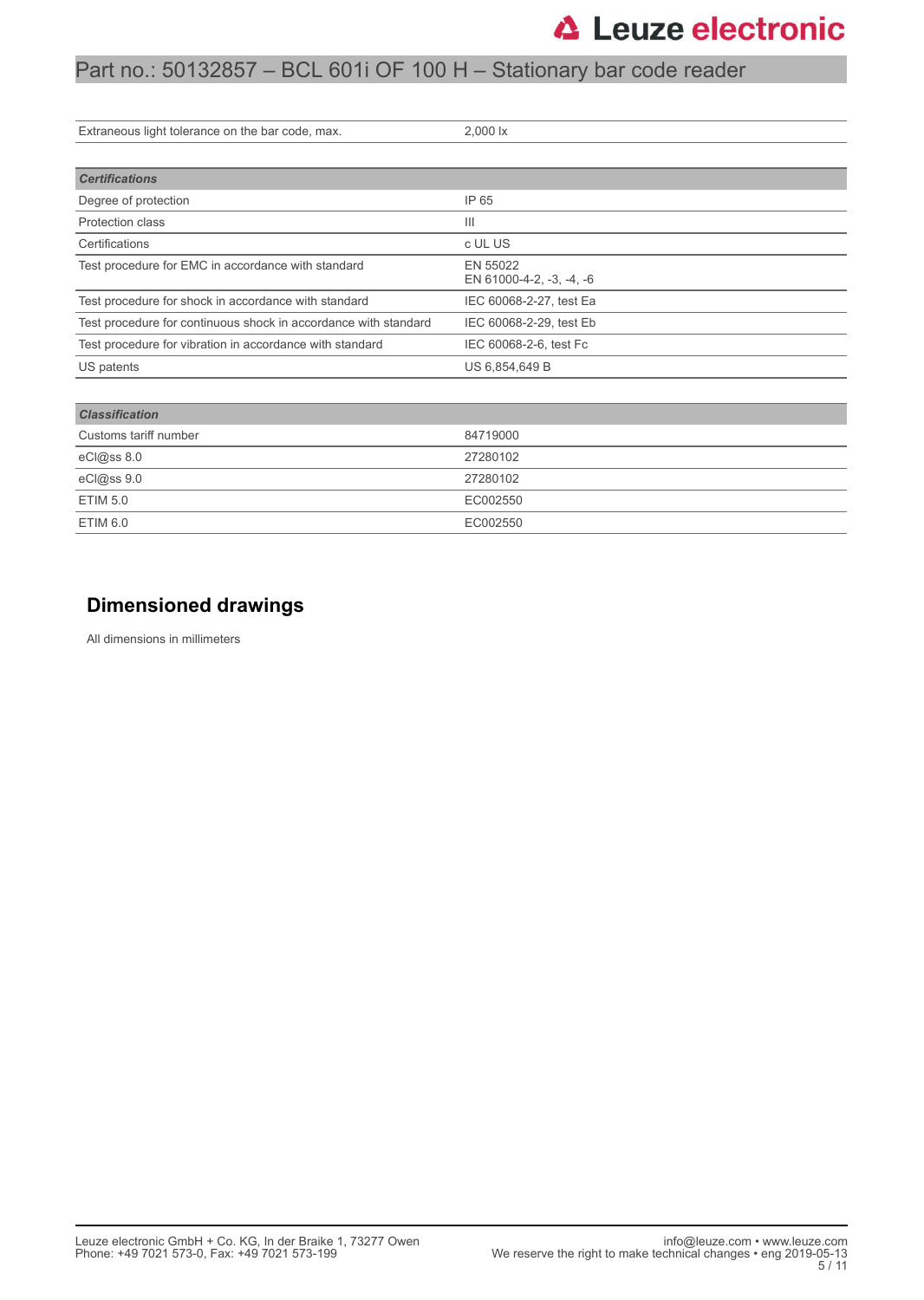Part no.: 50132857 – BCL 601i OF 100 H – Stationary bar code reader



### **Electrical connection**

| <b>Connection 1</b> | <b>SERVICE</b>     |
|---------------------|--------------------|
| Type of connection  | <b>USB</b>         |
| Function            | Service interface  |
| Connector type      | USB 2.0 Standard-A |

| <b>Pin</b>     | Pin assignment |
|----------------|----------------|
|                | $+5$ V DC      |
| $\overline{2}$ | DATA-          |
| 3              | DATA+          |
| 4              | <b>GND</b>     |

| <b>Connection 2</b> | <b>SW IN/OUT</b>        |
|---------------------|-------------------------|
| Type of connection  | Connector               |
| Function            | Signal IN<br>Signal OUT |
| Thread size         | M12                     |
| <b>Type</b>         | Male                    |
| Material            | Metal                   |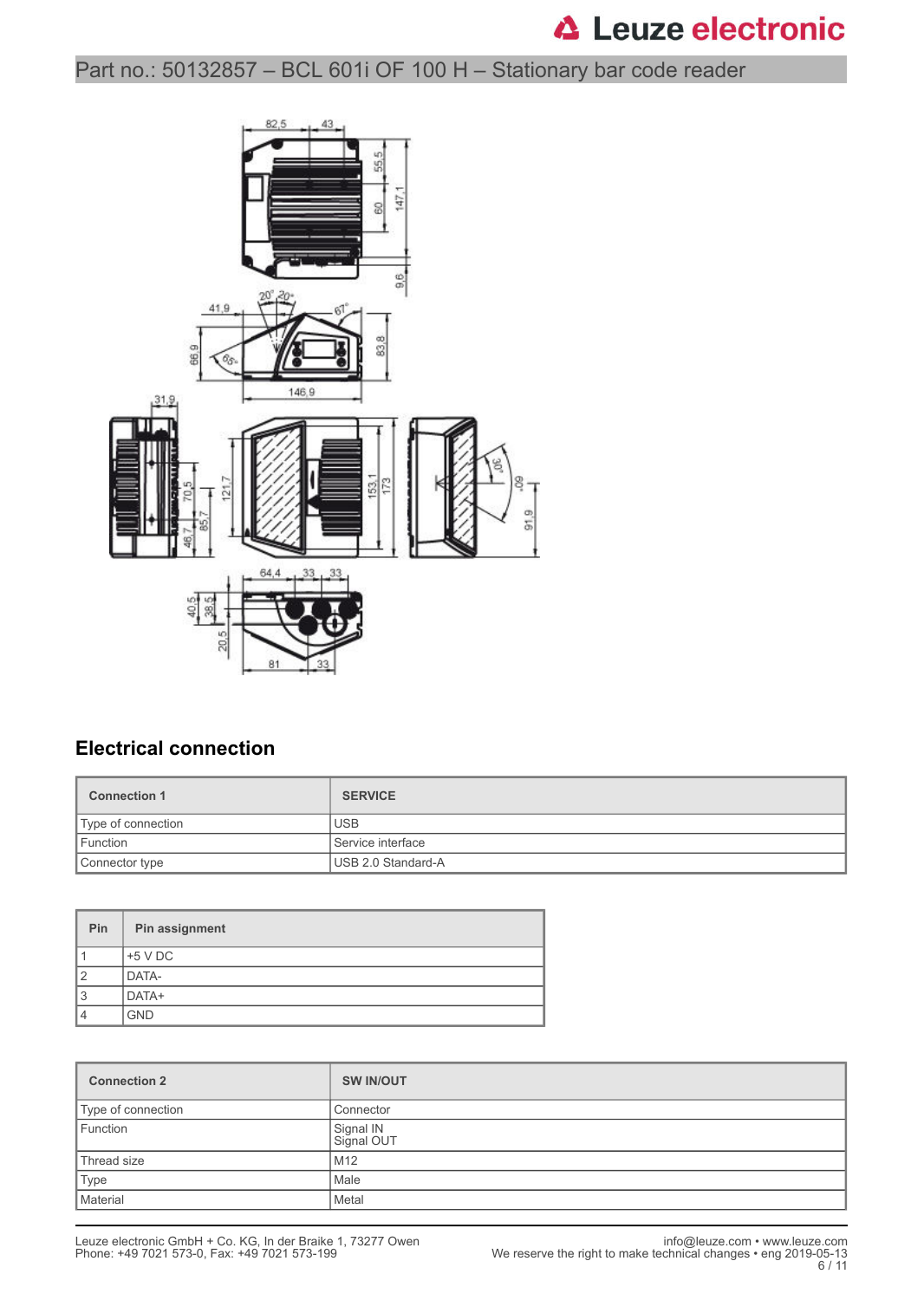## Part no.: 50132857 – BCL 601i OF 100 H – Stationary bar code reader

| <b>Connection 2</b> | <b>SW IN/OUT</b> |
|---------------------|------------------|
| No. of pins         | $5$ -pin         |
| Encoding            | A-coded          |

| Pin            | Pin assignment    |  |  |  |  |
|----------------|-------------------|--|--|--|--|
|                | <b>VOUT</b>       |  |  |  |  |
| $\overline{2}$ | SWIO <sub>1</sub> |  |  |  |  |
| 3              | <b>GND</b>        |  |  |  |  |
| 4              | SWIO <sub>2</sub> |  |  |  |  |
| 5              | FE.               |  |  |  |  |

| <b>Connection 3</b> | <b>PWR</b>                                |  |  |
|---------------------|-------------------------------------------|--|--|
| Type of connection  | Connector                                 |  |  |
| Function            | Signal IN<br>Signal OUT<br>Voltage supply |  |  |
| Thread size         | M <sub>12</sub>                           |  |  |
| Type                | Female                                    |  |  |
| Material            | Metal                                     |  |  |
| No. of pins         | $5 - pin$                                 |  |  |
| Encoding            | A-coded                                   |  |  |

| Pin            | Pin assignment    |
|----------------|-------------------|
|                | <b>VIN</b>        |
| $\overline{2}$ | SWIO <sub>3</sub> |
| 3              | <b>GND</b>        |
| 4              | SWIO 4            |
| 5              | FE.               |

| <b>Connection 4</b> | <b>HOST / BUS IN</b> |  |  |  |
|---------------------|----------------------|--|--|--|
| Type of connection  | Connector            |  |  |  |
| Function            | <b>BUS IN</b>        |  |  |  |
| Thread size         | M12                  |  |  |  |
| Type                | Male                 |  |  |  |
| Material            | Metal                |  |  |  |
| No. of pins         | $5 - pin$            |  |  |  |
| Encoding            | B-coded              |  |  |  |

| Pin            | Pin assignment  |
|----------------|-----------------|
|                | Res.            |
| $\overline{2}$ | <b>RS 485 B</b> |
| 3              | <b>GND 485</b>  |
| $\overline{4}$ | <b>RS 485 A</b> |
| 5              | FE.             |





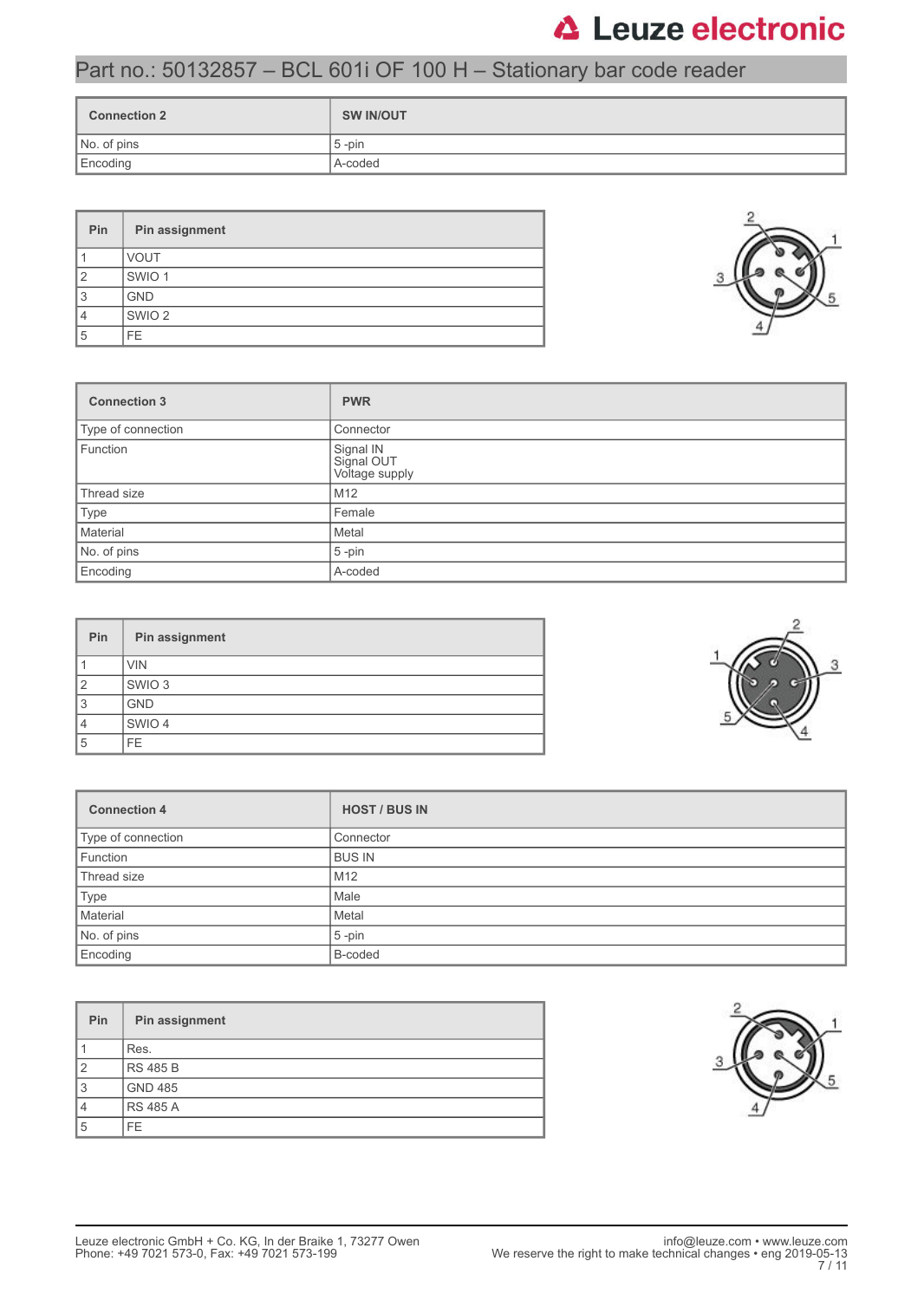## Part no.: 50132857 – BCL 601i OF 100 H – Stationary bar code reader

| <b>Connection 5</b> | <b>BUS OUT</b>  |
|---------------------|-----------------|
| Type of connection  | Connector       |
| Function            | <b>BUS OUT</b>  |
| Thread size         | M <sub>12</sub> |
| Type                | Male            |
| Material            | Metal           |
| No. of pins         | $5$ -pin        |
| Encoding            | B-coded         |

| Pin            | Pin assignment  |
|----------------|-----------------|
|                | <b>V CC485</b>  |
| $\overline{2}$ | <b>RS 485 B</b> |
| 3              | <b>GND 485</b>  |
| $\overline{4}$ | <b>RS 485 A</b> |
| 5              | FE.             |



### **Diagrams**

#### Reading field curve - Low Density

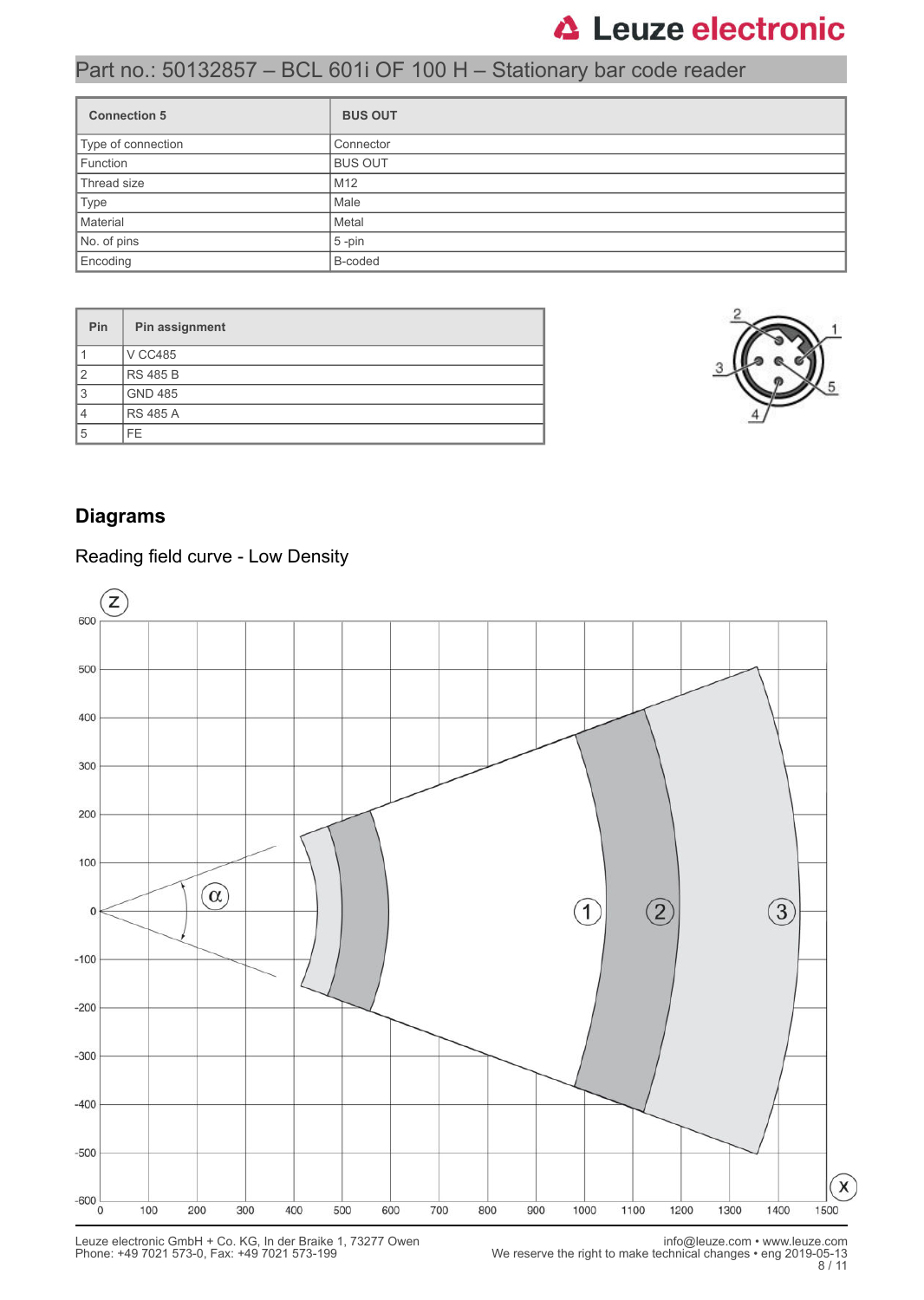#### Part no.: 50132857 – BCL 601i OF 100 H – Stationary bar code reader

- z Reading field height [mm]
- x Reading field distance [mm]
- 1 Module = 0.3 mm: 600 mm 1050 mm (450 mm depth of field)
- 2 Module = 0.35 mm: 500 mm 1200 mm (700 mm depth of field) 3 Module = 0.5 mm: 450 mm - 1450 mm (1000 mm depth of field)

### **Operation and display**

#### LEDs

| <b>LED</b> |            | <b>Display</b>           | <b>Meaning</b>            |  |
|------------|------------|--------------------------|---------------------------|--|
| l 1        | <b>PWR</b> | <b>Off</b>               | No supply voltage         |  |
|            |            | Green, flashing          | Initialization            |  |
|            |            | Green, continuous light  | Device OK                 |  |
|            |            | Orange, flashing         | Service operation         |  |
|            |            | Orange, continuous light | Reset                     |  |
|            |            | Red, flashing            | Device OK, warning set    |  |
|            |            | Red, continuous light    | Device error              |  |
| <u>2</u>   | <b>NET</b> | Off                      | No supply voltage         |  |
|            |            | Green, flashing          | <b>BUS</b> initialization |  |
|            |            | Green, continuous light  | Bus operation ok          |  |
|            |            | Orange, flashing         | Service mode              |  |
|            |            | Orange, continuous light | Reset                     |  |
|            |            | Red, flashing            | Communication error       |  |
|            |            | Red, continuous light    | Network error             |  |

#### **Part number code**

Part designation: **BCL XXXX YYZ AAA B**

| <b>BCL</b>                                    | <b>Operating principle:</b><br>BCL: bar code reader                                                                                                                                           |  |  |  |  |
|-----------------------------------------------|-----------------------------------------------------------------------------------------------------------------------------------------------------------------------------------------------|--|--|--|--|
| <b>XXXX</b>                                   | Series/interface (integrated fieldbus technology):<br>600i: RS 232/RS 422/ RS 485 (multiNet master)<br>601i: RS 485 (multiNet slave)<br>604i: PROFIBUS DP<br>608i: Ethernet<br>648i: PROFINET |  |  |  |  |
| YY                                            | <b>Scanning principle:</b><br>S: line scanner (single line)<br>O: oscillating-mirror scanner (oscillating mirror)                                                                             |  |  |  |  |
| ΙZ                                            | Optics:<br>N: High Density (close)<br>M: Medium Density (medium distance)<br>F: Low Density (remote)<br>L: Long Range (very large distances)                                                  |  |  |  |  |
| l AAA                                         | Beam exit:<br>100: lateral<br>$102:$ front                                                                                                                                                    |  |  |  |  |
| l BB<br>Special equipment:<br>H: with heating |                                                                                                                                                                                               |  |  |  |  |

| <b>Note</b>                                                                                           |
|-------------------------------------------------------------------------------------------------------|
| A list with all available device types can be found on the Leuze electronic website at www.leuze.com. |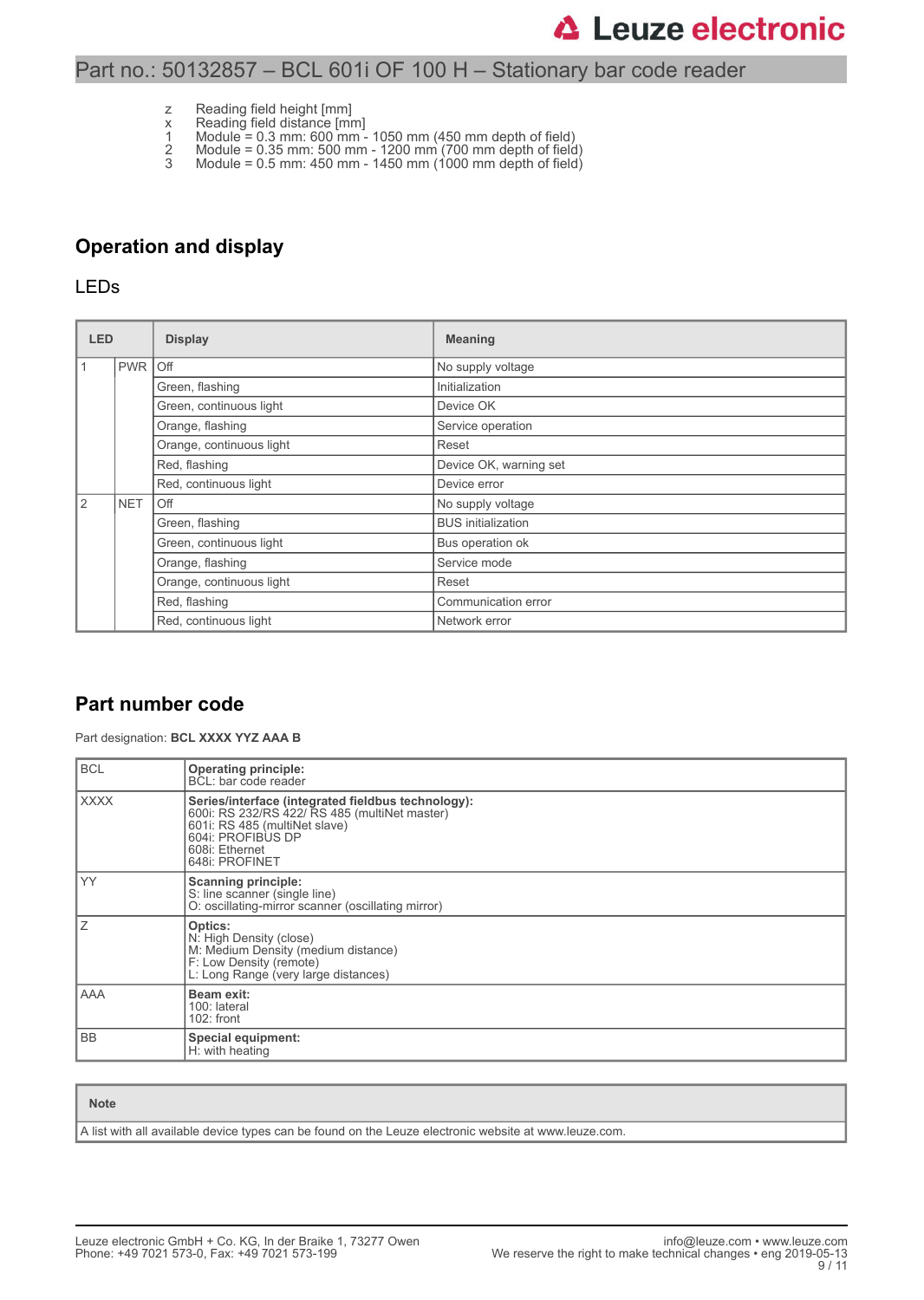#### **Accessories**

Connection technology - Connection cables

|   | Part no. | <b>Designation</b>         | <b>Article</b>     | <b>Description</b>                                                                                                                                         |
|---|----------|----------------------------|--------------------|------------------------------------------------------------------------------------------------------------------------------------------------------------|
| ß | 50132079 | KD U-M12-5A-<br>$V1 - 050$ | l Connection cable | Connection 1: Connector, M12, Axial, Female, A-coded, 5-pin<br>Connection 2: Open end<br>Shielded: No<br>Cable length: 5,000 mm<br>Sheathing material: PVC |

### Connection technology - Interconnection cables

|                |          | Part no. | <b>Designation</b>              | <b>Article</b>           | <b>Description</b>                                                                                                                                                                                                                     |
|----------------|----------|----------|---------------------------------|--------------------------|----------------------------------------------------------------------------------------------------------------------------------------------------------------------------------------------------------------------------------------|
| 0,0<br>Ÿ.<br>Ħ | 0,0<br>畐 | 50107726 | KB USB A - USB  <br>A           | Interconnection<br>cable | Suitable for interface: USB<br>Connection 1: USB<br>Connection 2: USB<br>Shielded: Yes<br>Cable length: 1,800 mm<br>Sheathing material: PVC                                                                                            |
|                |          | 50135254 | KDS PB-M12-4A-<br>M12-4A-P3-050 | Interconnection<br>cable | Suitable for interface: PROFIBUS DP<br>Connection 1: Connector, M12, Axial, Female, B-coded, 2-pin<br>Connection 2: Connector, M12, Axial, Male, B-coded, 4 -pin<br>Shielded: Yes<br>Cable length: 5,000 mm<br>Sheathing material: PUR |

## Connection technology - Terminating resistors

| Part no. | <b>Designation</b> | <b>Article</b>  | <b>Description</b>                                                                                                                 |
|----------|--------------------|-----------------|------------------------------------------------------------------------------------------------------------------------------------|
| 50038539 | <b>TS 02-4-SA</b>  | Terminator plug | Suitable for: MultiNet Plus, PROFIBUS DP<br>Connection 1: Connector, M12, Axial, Male, B-coded, 4-pin<br>Function: Bus termination |

### Mounting technology - Other

|                         | Part no. | <b>Designation</b> | <b>Article</b>   | <b>Description</b>                                                                                 |
|-------------------------|----------|--------------------|------------------|----------------------------------------------------------------------------------------------------|
| $\overline{\mathbb{D}}$ | 50111224 | <b>BT 59</b>       | Mounting bracket | Fastening, at system: Groove mounting<br>Mounting bracket, at device: Clampable<br>Material: Metal |